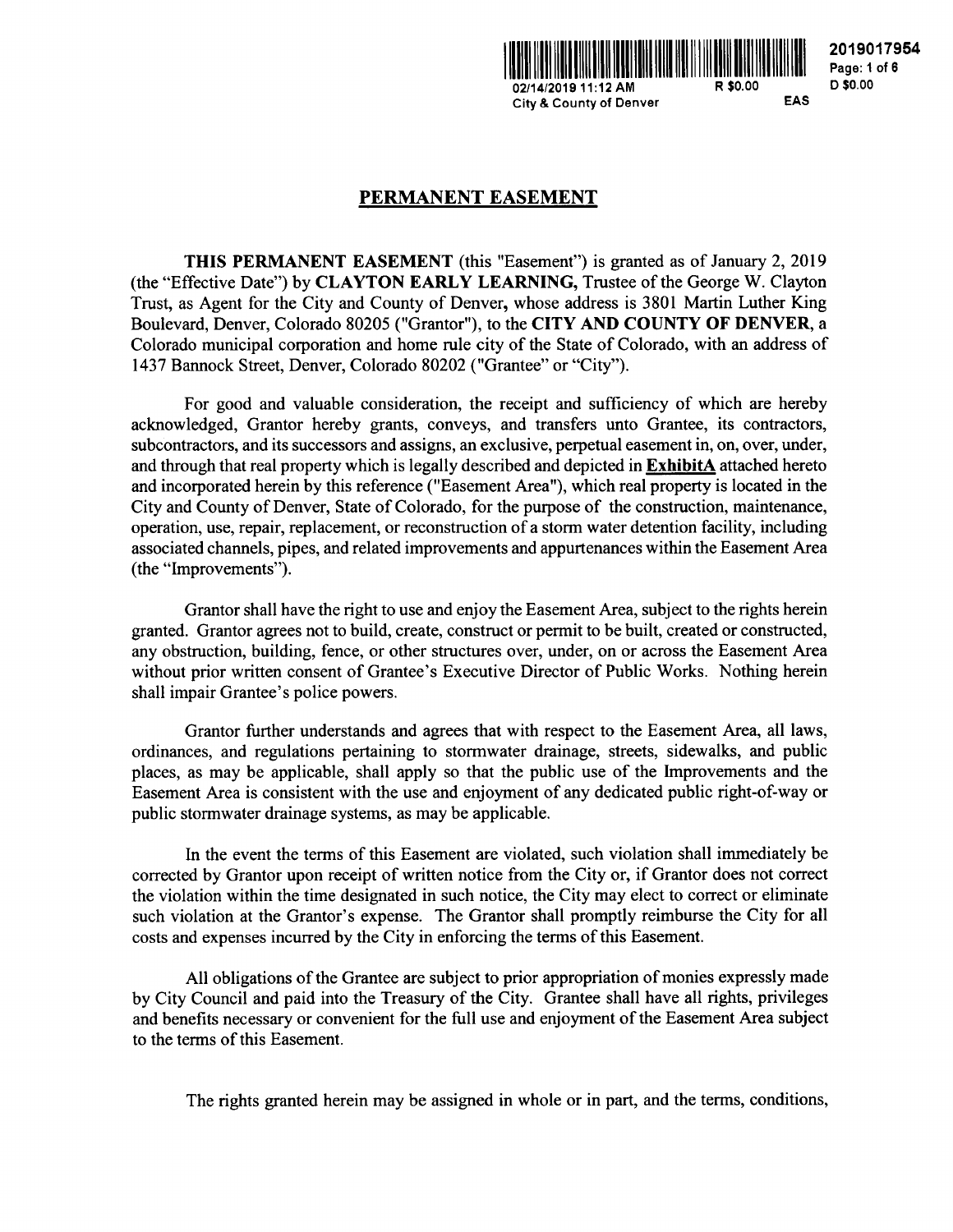and provisions of this Easement are a covenant running with the land and shall extend to, and be binding upon, the successors and assigns of Grantor and Grantee.

### **GRANTOR:**

**CLAYTON EARLY LEARNING,**  as Trustee of the George W. Clayton Trust, as Agent for the City and County of Denver

By: *CNVANOFCM-BYCINTIEL 7*  othe M. Brantley

Charlotte President & Chief Executive Officer

| STATE OF $C$ overced or |        |
|-------------------------|--------|
| $COUNTY$ Denver         | $\sum$ |

The foregoing instrument was acknowledged before me on  $\frac{\partial}{\partial x \wedge \partial y}$ ,  $\frac{\partial}{\partial y}$   $\frac{\partial}{\partial z}$  by Charlotte M. Brantley, as President and Chief Executive Officer of Clayton Early Learning, as Trustee of the George W. Clayton Trust, as Agent for the City and County of Denver.

Witness my hand and official seal.

My commission expires:  $\sqrt{2}$  *o*  $\frac{2}{3}$   $\frac{2}{3}$ 



Helin B Bunson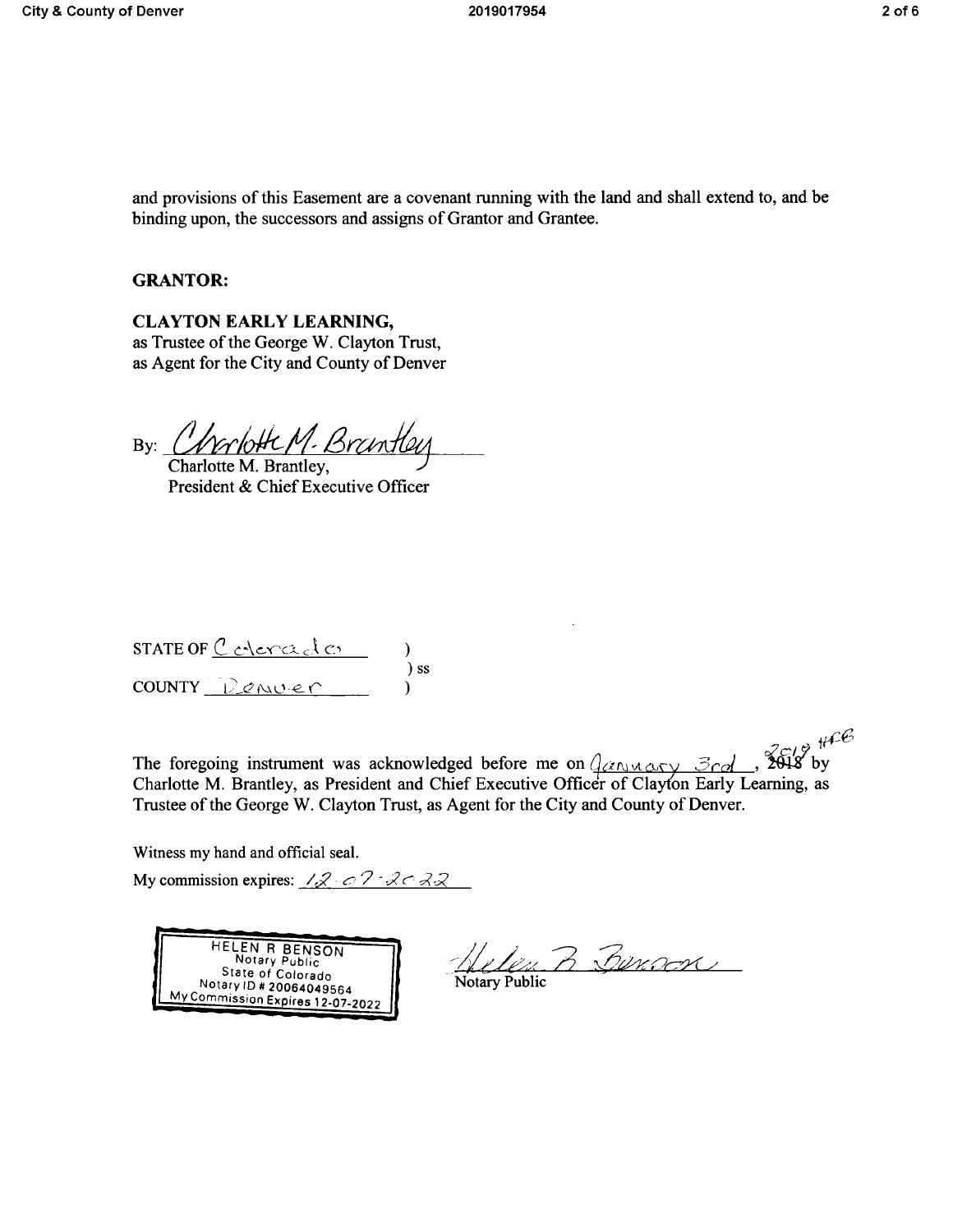**Exhibit A**  (Legal Description of Easement Area)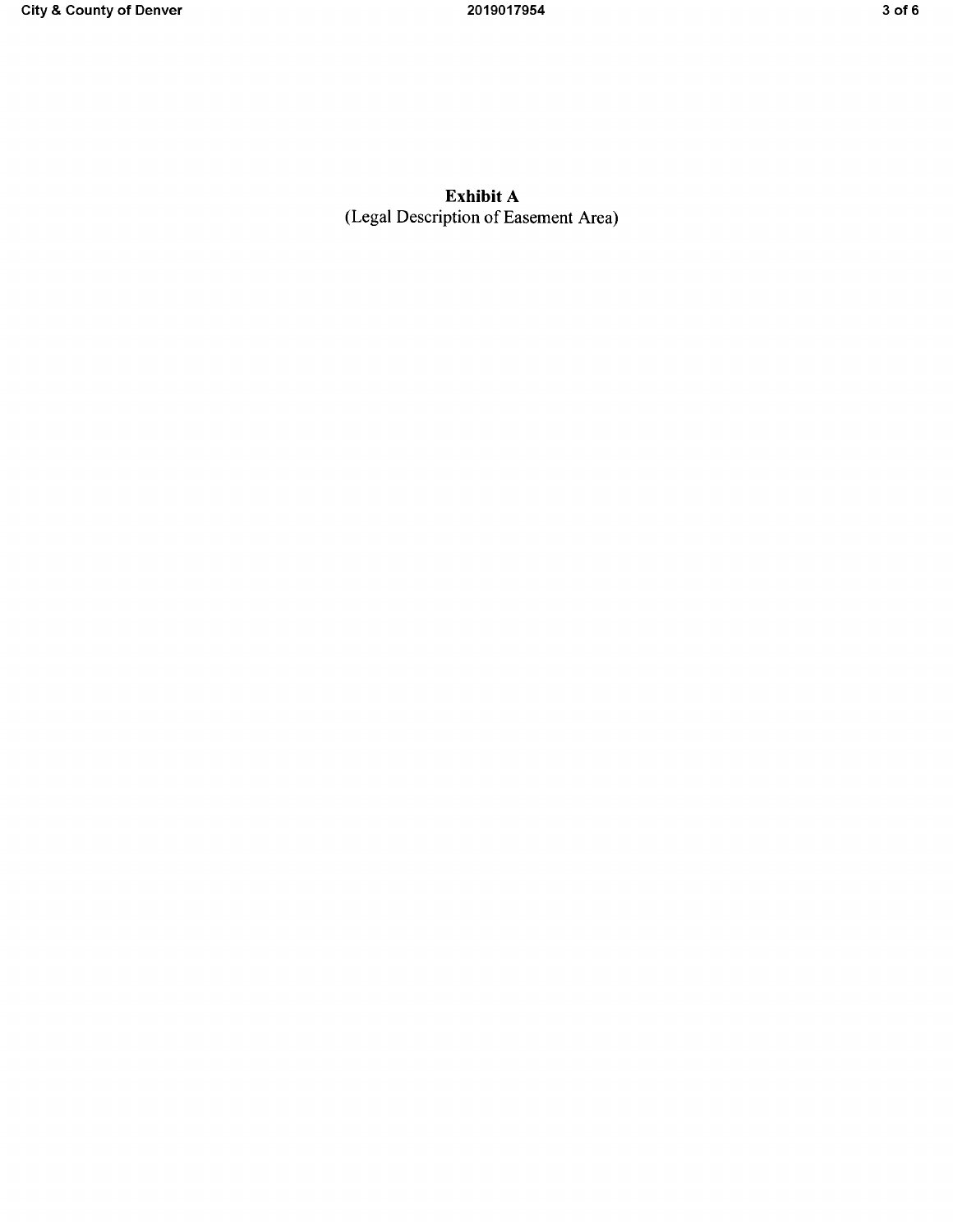## **EXHIBIT A**

## **PERMANENT EASEMENT AREA PAGE 1 OF 3 MARCH 23, 2018**

A PARCEL OF LAND CONTAINING 1,087,720 SQUARE FEET, MORE OR LESS, LOCATED IN THE SOUTHWEST ONE-QUARTER OF SECTION 19, TOWNSHIP 3 SOUTH, RANGE 67 WEST OF THE 6<sup>TH</sup> PRINCIPAL MERIDIAN, CITY AND COUNTY OF DENVER, STATE OF COLORADO, SAID PARCEL MORE PARTICULARLY DESCRIBED AS FOLLOWS:

**COMMENCING** AT THE CENTER-SOUTH ONE-SIXTEENTH CORNER OF SAID SECTION 19, WHENCE THE CENTER ONE-QUARTER CORNER OF SAID SECTION 19 BEARS N00°03'09"E, A DISTANCE OF 1,324.50 FEET.

THENCE N89°56'42'W, A DISTANCE OF 50.00 FEET TO THE WEST RIGHT-OF-WAY LINE OF DAHLIA ST. (74' R.O.W.) AND THE **POINT OF BEGINNING.** 

THENCE ALONG SAID WEST RIGHT-OF-WAY LINE OF DAHLIA ST. (74' R.O.W.) S00°03'27'W, A DISTANCE OF 449.32 FEET;

THENCE DEPARTING SAID WEST RIGHT-OF-WAY LINE N90°00'00'W, A DISTANCE OF 226.60 FEET;

THENCE N02°24'53'W, A DISTANCE OF 651.77 FEET;

THENCE N90°00'00'W, A DISTANCE OF 742.85 FEET TO THE EAST LINE OF PARK HILL TOWN CENTER SUBDIVISION, FILING NO. 1, RECORDED AT RECEPTION NO. 2004129062, CITY AND COUNTY OF DENVER RECORDS;

THENCE ALONG SAID EAST LINE OF PARK HILL TOWN CENTER SUBDIVISION, FILING NO. 1, RECORDED AT RECEPTION NO. 2004129062, CITY AND COUNTY OF DENVER RECORDS, N00°07'53"E, A DISTANCE OF 992.87 FEET TO THE SOUTH RIGHT-OF-WAY LINE OF SMITH RD. (R.O.W. VARIES);

THENCE ALONG SAID SOUTH RIGHT-OF-WAY LINE OF SMITH RD. (R.O.W. VARIES) AND THE ARC OF A NON-TANGENT CURVE TO THE RIGHT HAVING A RADIUS OF 5,607.93 FEET, A DELTA ANGLE OF 02°14'41", AN ARC LENGTH OF 219.71 FEET, A CHORD BEARING S87°40'03"E, A DISTANCE OF 219.70 FEET;

THENCE DEPARTING SAID SOUTH RIGHT-OF-WAY LINE OF SMITH RD. (R.O.W. VARIES) AND ALONG THE SOUTH LINE OF A PARCEL OF LAND RECORDED AT RECEPTION NO. 2013029217 (R.T.D. PARCEL EC-78A), CITY AND COUNTY OF DENVER RECORDS, THE FOLLOWING SEVEN (7) COURSES;

- 1) S02°57'59'W, A DISTANCE OF 3.25 FEET;
- 2) S81°53'56"E, A DISTANCE OF 369.97 FEET;
- 3) S78°37"22"E, A DISTANCE OF 260.34 FEET;
- **4)** S67°38'27"E, A DISTANCE OF 49.23 FEET;
- 5) N89°20'13"E, A DISTANCE OF 81.19 FEET;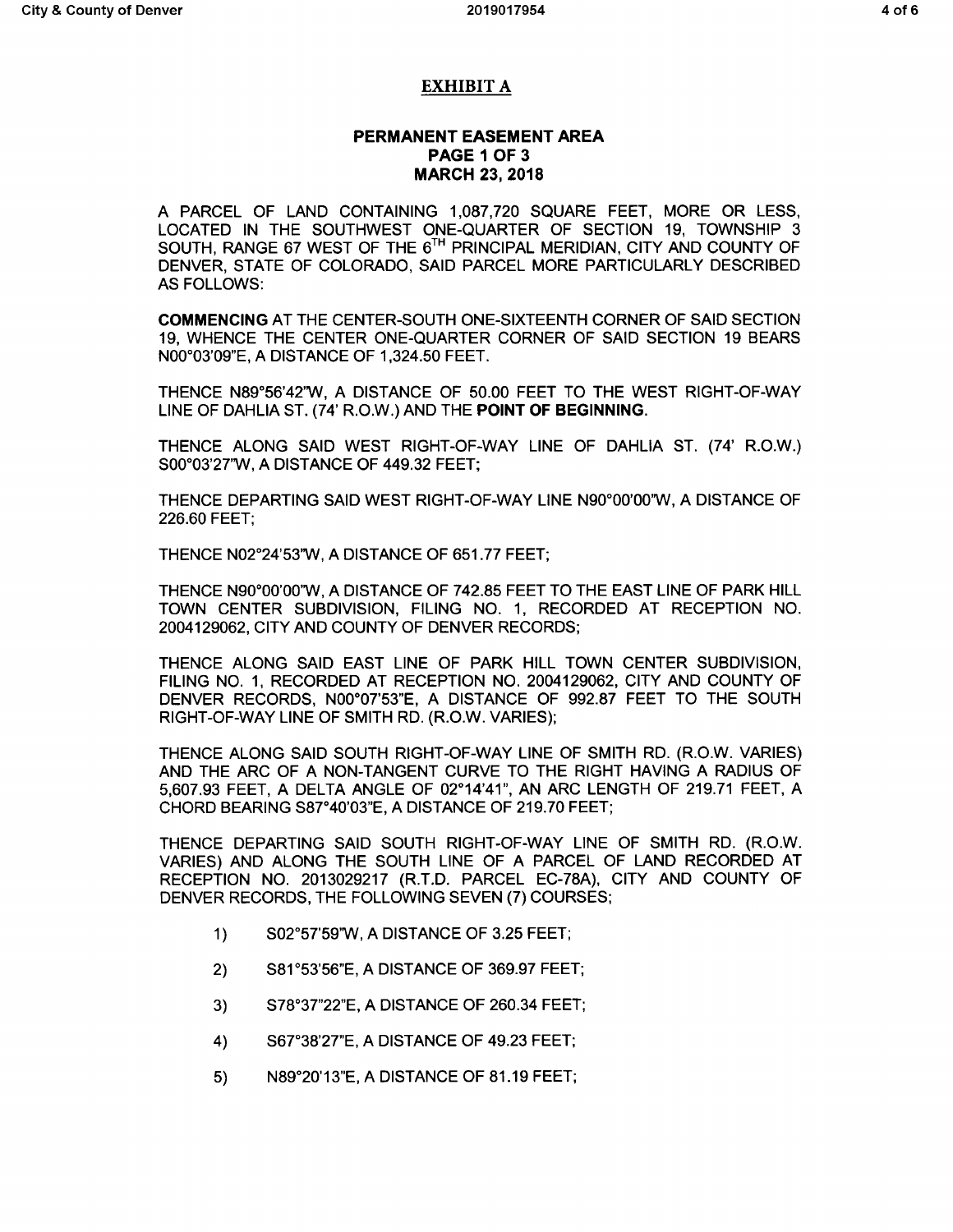#### **PERMANENT EASEMENT AREA CONT. PAGE 2 OF 3 MARCH 23, 2018**

- 6) S47°17'33"E, A DISTANCE OF 22.71 FEET;
- 7) S15°06'52"E, A DISTANCE OF 45.07 FEET TO SAID WEST RIGHT-OF-WAY LINE OF DAHLIA STREET (74' R.O.W.);

THENCE ALONG SAID WEST RIGHT-OF-WAY LINE OF DAHLIA ST. (74' R.O.W.) S00°03'09'W, A DISTANCE OF 1,002.36 FEET TO THE **POINT OF BEGINNING.** 

THE ABOVE DESCRIBED PARCEL CONTAINS 1,087,720 SQUARE FEET OR 24.971 ACRES, MORE OR LESS.

**BASIS OF BEARINGS:** ALL BEARINGS ARE BASED ON A LINE CONNECTING THE CENTER-SOUTH ONE-SIXTEENTH CORNER OF SAID SECTION 19 (FOUND AXLE IN MONUMENT BOX), AND THE CENTER ONE-QUARTER CORNER OF SAID SECTION 19 (FOUND 3-1/4" ALUMINUM CAP IN A MONUMENT BOX, ILLEGIBLE), BEARING N00°03'09"E.

PREPARED BY: RICHARD D. MUNTEAN, CO PLS 38189 FOR AND ON BEHALF OF: 105 WEST, INC. 4201 E. YALE AVE., SUITE 230 DENVER, CO 80222